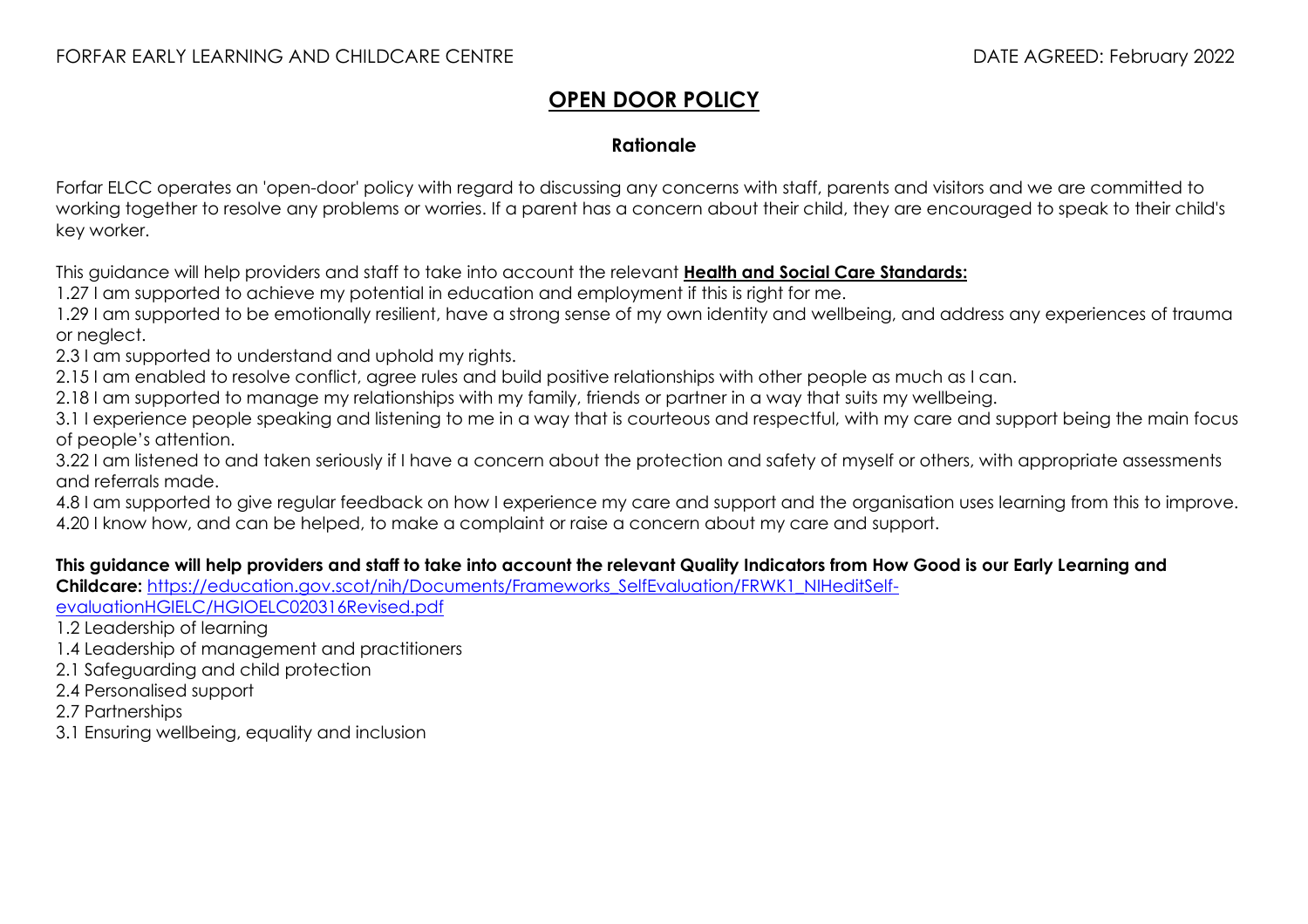## **This policy will be monitored by / through:** annual review of policy

| This policy will be reviewed in: | 6 months    |
|----------------------------------|-------------|
| Review Date:                     | August 2022 |
| Reviewed By:                     | Management  |